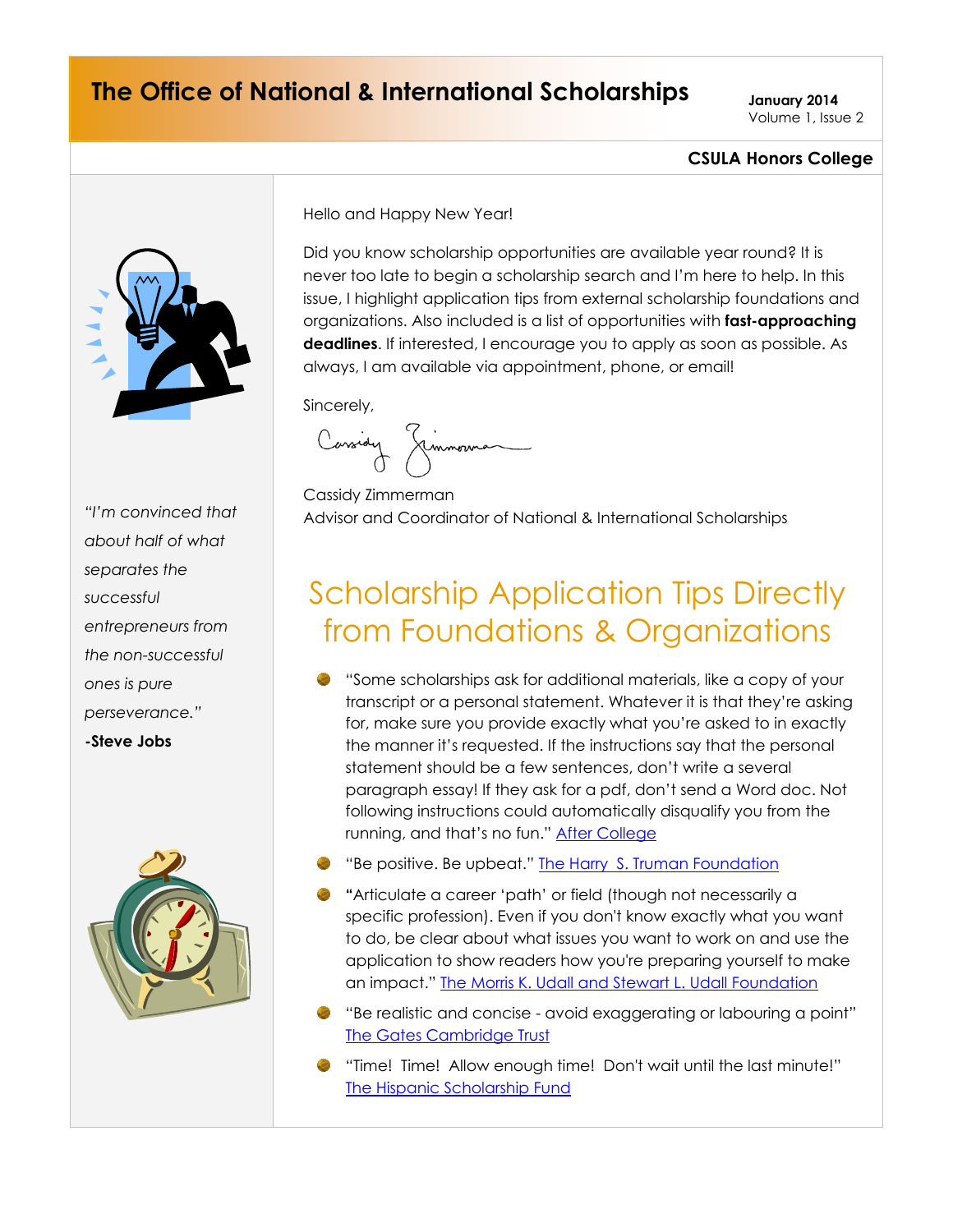## Upcoming Scholarship Deadlines:

- **[Truman Scholars,](http://www.truman.gov/are-you-potential-truman-scholar/) Internal Deadline 01/21/2014** *Open to juniors interested in a career in public service. Please contact Ms. Zimmerman as soon as possible if interested in applying.*
- [The National Hydropower Association Past Presidents' Legacy](http://www.hydro.org/about-nha/awards/past-presidents%E2%80%99-legacy-scholarship/)  [Scholarship Program,](http://www.hydro.org/about-nha/awards/past-presidents%E2%80%99-legacy-scholarship/) Deadline: 02/15/2014 *The scholarship goes to a promising young person who demonstrates the academic skills and commitment to help create the next generation of leaders in the hydropower industry.*
- [Udall Scholarship-](http://www.udall.gov/OurPrograms/MKUScholarship/MKUScholarship.aspx) Internal Deadline: 2/19/2014 *Open to sophomore and junior level college students committed to careers related to the environment. Please contact Ms. Zimmerman as soon as possible if interested in applying.*
- [TELACU Education Foundation Programs,](http://telacu.com/site/en/home/education/programs/college.html) Deadline: 02/28/2014 *The Scholarship Program combines vital financial assistance with highly effective programs. The College Advisement and Leadership Program provides skill-building seminars, counseling, peer mentoring and leadership development activities. Internships and mentoring relationships with corporate partners further prepare Scholars for their chosen careers.*
- [Buick Achievers Scholarship Program,](http://www.buickachievers.com/guidelines/) Deadline: 02/28/2014 *Open to freshman through junior level college students majoring in a [specified course of study](http://www.buickachievers.com/faq/#majors) that focuses on Engineering/Technology or select Design and Business-related programs of study. Financial need is considered.*
- [Jane C. Waldbaum Archaeological Field School Scholarship,](http://www.archaeological.org/grants/708) Deadline: 3/1/2014

*This scholarship is intended to help students who are planning to participate in archaeological field work for the first time. Students majoring in archaeology or related disciplines are especially encouraged to apply.*

- **The Campus Safety, Health, and Environmental Management** [Association Scholarship,](http://www.cshema.org/content.aspx?id=52) Deadline 3/1/2014 *The Campus Safety, Health, and Environmental Management Association offers a scholarship to encourage the study of environmental and occupational health, safety, and related disciplines.*
- **[The Charles & Lucille King Family Foundation,](http://www.kingfoundation.org/eligibility.html) Deadline** 3/15/2014

*The Charles & Lucille King Family Foundation undergraduate scholarships are awarded to juniors and seniors majoring in television and film at accredited 4-year, degree-granting U.S. colleges and universities.*

[STEM Teacher Scholarships,](http://www.afcea.org/education/scholarships/undergraduate/TeachersScholarship.asp) Deadline: 4/1/2014 *The AFCEA Educational Foundation offers scholarships to students pursuing an undergraduate degree, graduate degree or credential/licensure for the purpose of teaching STEM subjects at a U.S. middle or secondary school.*

#### **Interested in Study Abroad?**

It's never too early to inquire! Please contact the College of Extended Studies and International Programs at 323-343-3170 or email [international@calstatela.edu](mailto:international@calstatela.edu)  for program information and funding options.



#### **Having Difficulty Requesting a Letter of Recommendation?**

Clearly explain the scholarship details to your recommenders. What is the scholarship about? What makes a strong candidate?

Don't limit yourself to faculty (unless otherwise indicated on the application). If you've done research or work outside of CSULA, reach out to program directors, current employers, volunteer directors, etc…